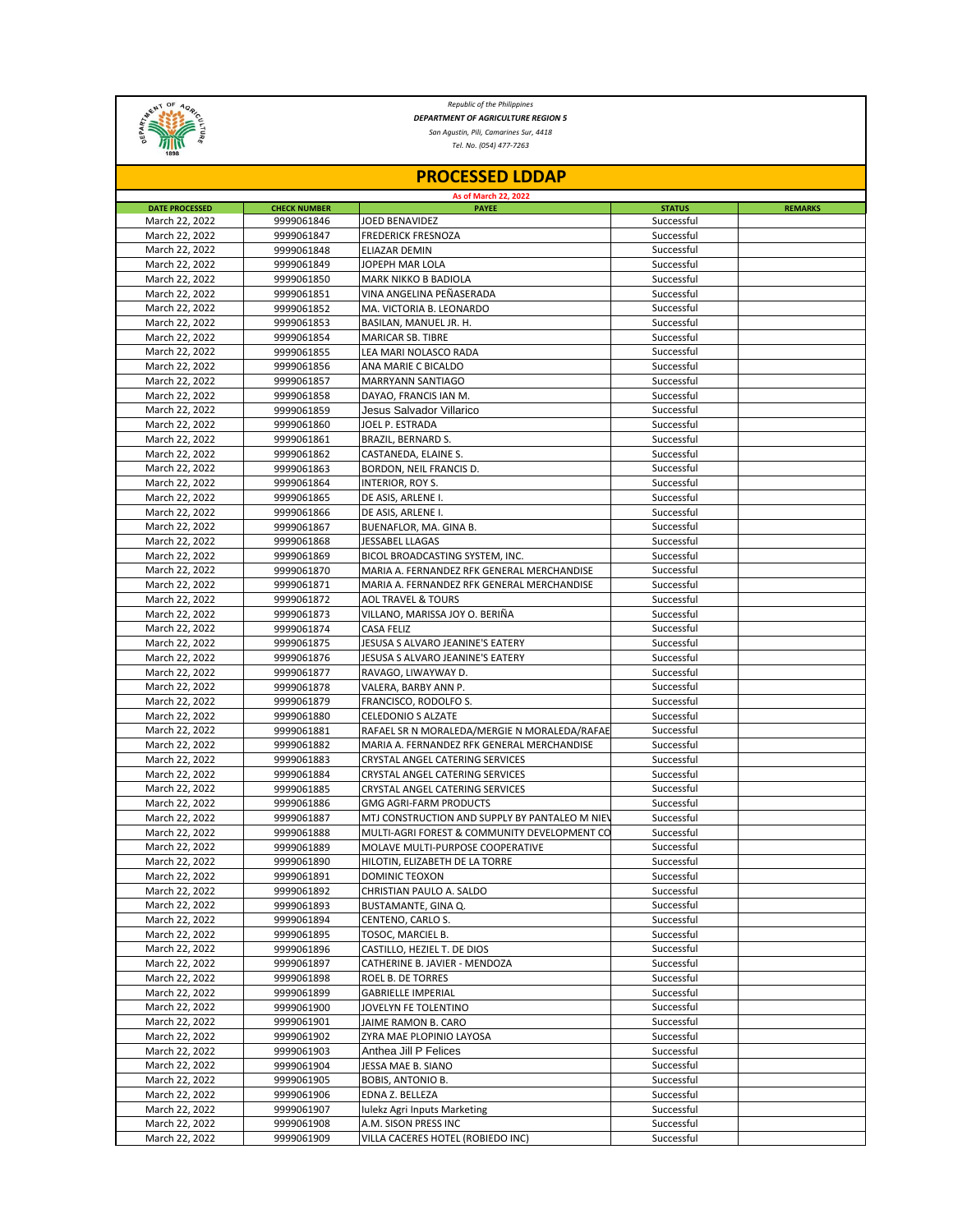| March 22, 2022 | 9999061910 | <b>GMG AGRI-FARM PRODUCTS</b>                  | Successful |  |
|----------------|------------|------------------------------------------------|------------|--|
| March 22, 2022 | 9999061911 | REDFLAME ENTERPRISES BY: FEMIE N. ORLIN        | Successful |  |
| March 22, 2022 | 9999061912 | CRYSTAL ANGEL CATERING SERVICES                | Successful |  |
|                |            |                                                |            |  |
| March 22, 2022 | 9999061913 | <b>AOL TRAVEL &amp; TOURS</b>                  | Successful |  |
| March 22, 2022 | 9999061914 | VILLA CACERES HOTEL (ROBIEDO INC)              | Successful |  |
| March 22, 2022 | 9999061915 | RONALDO V ELEAZAR GRJC AGRI INDUSTRIAL MACHINE | Successful |  |
| March 22, 2022 | 9999061916 | Rakdell Inn - Lara Michelle Rodulfo De Leon    | Successful |  |
| March 22, 2022 | 9999061917 | Most Reliable Metal Industries Corporation     | Successful |  |
| March 22, 2022 | 9999061918 | <b>GB ENTERPRISES AND PLANT NURSERY</b>        | Successful |  |
| March 22, 2022 | 9999061919 | Cresencio Jr T. Rosero                         | Successful |  |
| March 22, 2022 |            |                                                | Successful |  |
|                | 9999061920 | PHILHEALTH REGIONAL OFFICE V (OWDA)            |            |  |
| March 22, 2022 | 9999061925 | ALDRIN OLIGO                                   | Successful |  |
| March 22, 2022 | 9999061926 | Carmi P. Aye                                   | Successful |  |
| March 22, 2022 | 9999061927 | NAVALES, RAMIL I.                              | Successful |  |
| March 22, 2022 | 9999061928 | RUBEE ANN IRAULA                               | Successful |  |
| March 22, 2022 | 9999061929 | Myrla Joyce S. Sinaon                          | Successful |  |
| March 22, 2022 | 9999061930 | Cherie S. Advincula                            | Successful |  |
| March 22, 2022 | 9999061931 | Charilene M. Romero                            | Successful |  |
| March 22, 2022 | 9999061932 | Ma Angelica A. Audal                           | Successful |  |
| March 22, 2022 | 9999061933 | Mary Ann B. Ronda                              | Successful |  |
| March 22, 2022 | 9999061934 | Jam M. Remolacio                               | Successful |  |
| March 22, 2022 |            |                                                | Successful |  |
|                | 9999061935 | DEBBIE JANELLE BALISORO                        |            |  |
| March 22, 2022 | 9999061936 | KIM JONAH P. BOLIVAR                           | Successful |  |
| March 22, 2022 | 9999061937 | ANGELES, MA. CRISTINA C.                       | Successful |  |
| March 22, 2022 | 9999061938 | ELEDA. JENNIFER C.                             | Successful |  |
| March 22, 2022 | 9999061939 | Sophia J H Formalejo                           | Successful |  |
| March 22, 2022 | 9999061940 | <b>EARL VINCENT VEGAS</b>                      | Successful |  |
| March 22, 2022 | 9999061941 | BUSTARGA, MARCIAL T.                           | Successful |  |
| March 22, 2022 | 9999061942 | Camarines Vet Pro Plus                         | Successful |  |
| March 22, 2022 | 9999061943 | Bjorn Borris D. De Los Santos                  | Successful |  |
| March 22, 2022 | 9999061944 | RAMON SY SIA BONING'S TRADING                  | Successful |  |
| March 22, 2022 | 9999061945 | ELGARIO, NORBERT BRYAN S.                      | Successful |  |
| March 22, 2022 | 9999061946 | ELIAZAR DEMIN                                  | Successful |  |
| March 22, 2022 | 9999061947 | JOPEPH MAR LOLA                                | Successful |  |
|                |            |                                                |            |  |
| March 22, 2022 | 9999061948 | FREDERICK FRESNOZA                             | Successful |  |
| March 22, 2022 | 9999061949 | JOED BENAVIDEZ                                 | Successful |  |
| March 22, 2022 | 9999061950 | CRYSTAL ANGEL CATERING SERVICES                | Successful |  |
| March 22, 2022 | 9999061951 | JESUSA S ALVARO JEANINE'S EATERY               | Successful |  |
| March 22, 2022 | 9999061952 | GONZALES, MARY ANN V.                          | Successful |  |
| March 22, 2022 | 9999061953 | <b>ANTHONY N BARCE</b>                         | Successful |  |
| March 22, 2022 | 9999061954 | PURISIMA, JOSEPH T.                            | Successful |  |
| March 22, 2022 | 9999061955 | SULPICIO M MONTEROSO JR                        | Successful |  |
| March 22, 2022 | 9999061956 | <b>AGNES E. DELMIGUEZ</b>                      | Successful |  |
| March 22, 2022 | 9999061957 | CHRISTOPHER P. LLAGAS                          | Successful |  |
| March 22, 2022 | 9999061958 | <b>EDEN ADANTE</b>                             | Successful |  |
| March 22, 2022 | 9999061959 | MARIE CRIS M. SALVINO                          | Successful |  |
| March 22, 2022 | 9999061960 | ORLANDO B. SOTTO, JR.                          | Successful |  |
| March 22, 2022 | 9999061961 | JOHN EDISON ALCANTARA                          | Successful |  |
| March 22, 2022 | 9999061962 | BARQUERO, JOSE M.                              | Successful |  |
| March 22, 2022 | 9999061963 | GUERIBA, CHARENCE A.                           | Successful |  |
|                |            |                                                |            |  |
| March 22, 2022 | 9999061964 | TRABADO, ROSE ANN R.                           | Successful |  |
| March 22, 2022 | 9999061965 | LONGCAYANA, ELIA KIM E.                        | Successful |  |
| March 22, 2022 | 9999061966 | DANILO NELMIDA                                 | Successful |  |
| March 22, 2022 | 9999061967 | VILLANUEVA, DAVE M.                            | Successful |  |
| March 22, 2022 | 9999061968 | <b>MARK CRISTOBAL</b>                          | Successful |  |
| March 22, 2022 | 9999061969 | CRIS MARFRED M. MANGLICMOT                     | Successful |  |
| March 22, 2022 | 9999061970 | RAYNETTE BONES DE JESUS                        | Successful |  |
| March 22, 2022 | 9999061971 | MARIGOLD P. DE JESUS                           | Successful |  |
| March 22, 2022 | 9999061972 | Jay Ogaya                                      | Successful |  |
| March 22, 2022 | 9999061973 | John Mark Olimba                               | Successful |  |
| March 22, 2022 | 9999061974 | JESUSA S ALVARO JEANINE'S EATERY               | Successful |  |
| March 22, 2022 | 9999061975 | MAGTARAYO, SIXTO III.                          | Successful |  |
| March 22, 2022 | 9999061976 | JAIME A. PAMA JR.                              | Successful |  |
| March 22, 2022 | 9999061977 | RABUSA, FERMIN JR. C.                          | Successful |  |
|                |            |                                                |            |  |
| March 22, 2022 | 9999061978 | ESPINOLA, AGNES D.                             | Successful |  |
| March 22, 2022 | 9999061979 | ESPINOLA, AGNES D.                             | Successful |  |
| March 22, 2022 | 9999061980 | BALDOZA, JAY AR R.                             | Successful |  |
| March 22, 2022 | 9999061981 | PASAMBA, JANET M.                              | Successful |  |
| March 22, 2022 | 9999061982 | CONCEPCION, NORMAN SP                          | Successful |  |
| March 22, 2022 | 9999061983 | ALDECOA, MA. LAKAMBINI SANCHEZ                 | Successful |  |
| March 22, 2022 | 9999061984 | PENA, PORFIRIO B.                              | Successful |  |
| March 22, 2022 | 9999061985 | NELMIDA, WILFREDO D.                           | Successful |  |